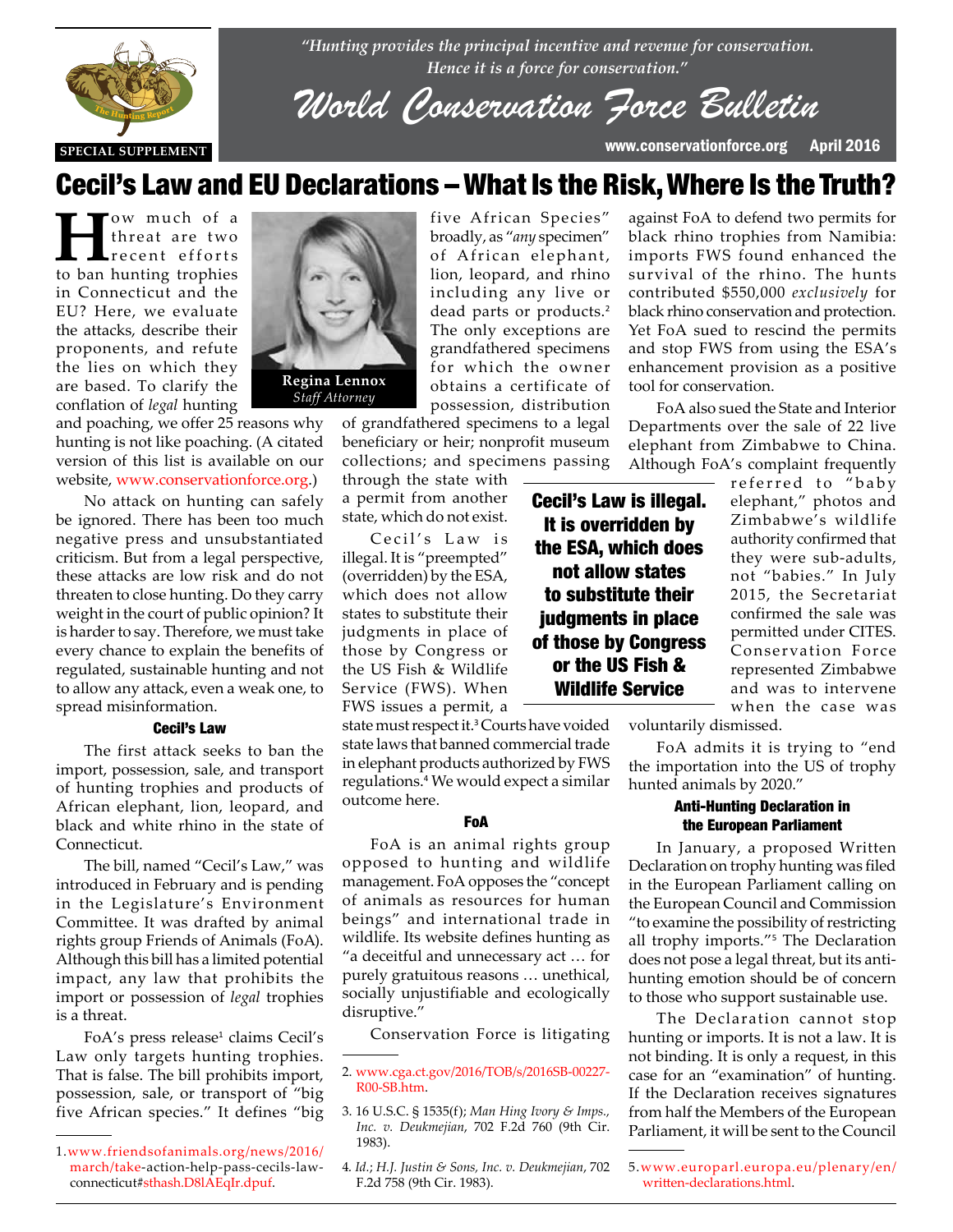and Commission. But it seems unlikely to succeed: it has only 78 out of 376 signatures so far and will lapse on April 18 if it does not get the rest.

The Declaration should not be adopted as it makes an end-run around the EU Scientific Review Group (SRG). Like the FWS, the SRG makes findings on the sustainability and benefits of hunting programs which guide EU members in issuing import permits. The SRG imposes high standards on range nations, and those standards must be respected by EU members.

The Declaration is legally without teeth; however, challenges or criticisms of hunting at this level should worry all. FACE and other pro-hunting groups in Europe are monitoring and opposing the Declaration. So is Conservation Force.

#### Born Free

The Declaration is masterminded by Born Free Foundation, a British animal welfare group.<sup>6</sup> Born Free was founded by the stars of the movie *Born Free*. It has grown incredibly, raising £3.8 million income in 2015. Born Free's President is President of the Species Survival Network, a coalition of about 80 animal rights groups, including HSUS.

Born Free uses its substantial assets to fund scientific research, including research by the lead author of the 2015 IUCN *Red List* assessment for African lion. Born Free is a formidable foe due to its resources and reach. Its website states it will "never forget[] the individual" animal, and also states Born Free's position against sport hunting.

#### The List of Lies

The following list summarizes the inaccuracies in Cecil's Law and the Declaration, and explains the reality below each lie. A list of references is available on our website.

### 1. "Trophy hunting is a cruel and cynical business" and "brutality."

Safari hunting is not a "cruel business." Death by bullet is much quicker and less brutal than death in the wild.

Good operators are stewards of their areas. For example, Bubye Valley Conservancy reinvests the revenue

from hunting in conservation, and its efforts have paid off in the largest population of black rhino in Zimbabwe (the third largest in the world), and important populations of cheetah, wild dog, and 500-plus lion. Hunting is the conservancy's *only* source of revenue. It pays for those black rhino, lion and other species. That is not cruel or cynical – it is conservation.

# 2. EU members do not follow rules that require a demonstrable positive conservation benefit for import of game species.

The SRG is responsible for evaluating whether the hunting of protected wildlife (including elephant, rhino, and lion) is sustainable and benefits the species. The SRG meets often. It dialogues with range nations. In 2015, it closed the import of elephant trophies from Tanzania, but opened imports from Zambia because Zambia showed it had a stable elephant population, updated management plan, and community benefits program. In other words, the SRG did its job. *Most* EU members do their jobs and follow the SRG's opinions. Criticism of this stringent process is unwarranted.

## 3. Trophy hunting puts the world's "wonderful wildlife" at risk.

The greatest threat to wildlife in Africa is loss of habitat due to human population growth. Hunting areas provide at least 1.3 million km2 of habitat, countering the threat and transferring the cost of combatting encroachment to the private sector. That *alone* is a significant benefit to "wonderful wildlife."

## 4. US hunters kill too many animals. "Trophy hunters rob the rest of us of our shared wildlife heritage."

Hunting has restored game and protects it. Hunting areas offer extensive habitat and serve as buffers for national parks, creating conditions for wildlife growth. Much hunting occurs on private land where wildlife is owned by individuals and cannot be "stolen" from the public. In South Africa, privately owned game far exceeds that in national parks. Private ranches are responsible for recovering species like the white rhino and bontebok.

Hunting offtakes are sustainable. Most game taken is abundant and not



EDITOR/WRITER John J. Jackson, III

PUBLISHER Barbara Crown

Copyright ©2016 by UnivOps Holdings, ISSN 1052-4746. This bulletin on hunting-related conservation matters is published periodically free of charge for subscribers to The Hunting Report, 12182 SW 128 Street, Miami, FL 33186. All material contained herein is provided by famed wildlife and hunting attorney John J. Jackson, III with whom The Hunting Report has formed a strategic alliance. The purpose of the alliance is to educate mports from alliance. The purpose of the alliance is to educate<br>owed it had the hunting community as well as pro-advocacy of hunting rights opportunities. More broadly, the alliance will also seek to open up new hunting opportunities worldwide and ward off attacks on currently available words, the **worldwide and ward off attacks on currently available**<br>nembers do **opportunities**. For more information on Conservation Force and/or the services available through Jackson's alliance with The Hunting Report, write:

> Conservation Force 3240 South I-10 Service Road West, Suite 200 Metairie, LA 70001 Tel. 504-837-1233 Fax 504-837-1145 www.ConservationForce.org

For reprints of this bulletin or permission to reproduce it and to inquire about other publishing-related matters, write:

The Hunting Report 12182 SW 128 Street Miami, FL 33186 Tel. 1-800-272-5656 Fax 305-253-5532

*Remember to favor Conservation Force's Corporate Sponsors:*







ripcordtravelprotection.com

*The leaders in their fields.*

<sup>6 .</sup>www.bornfree.org.uk/news/news article/?no\_cache=1&tx\_ttnews[tt\_ news]=2077.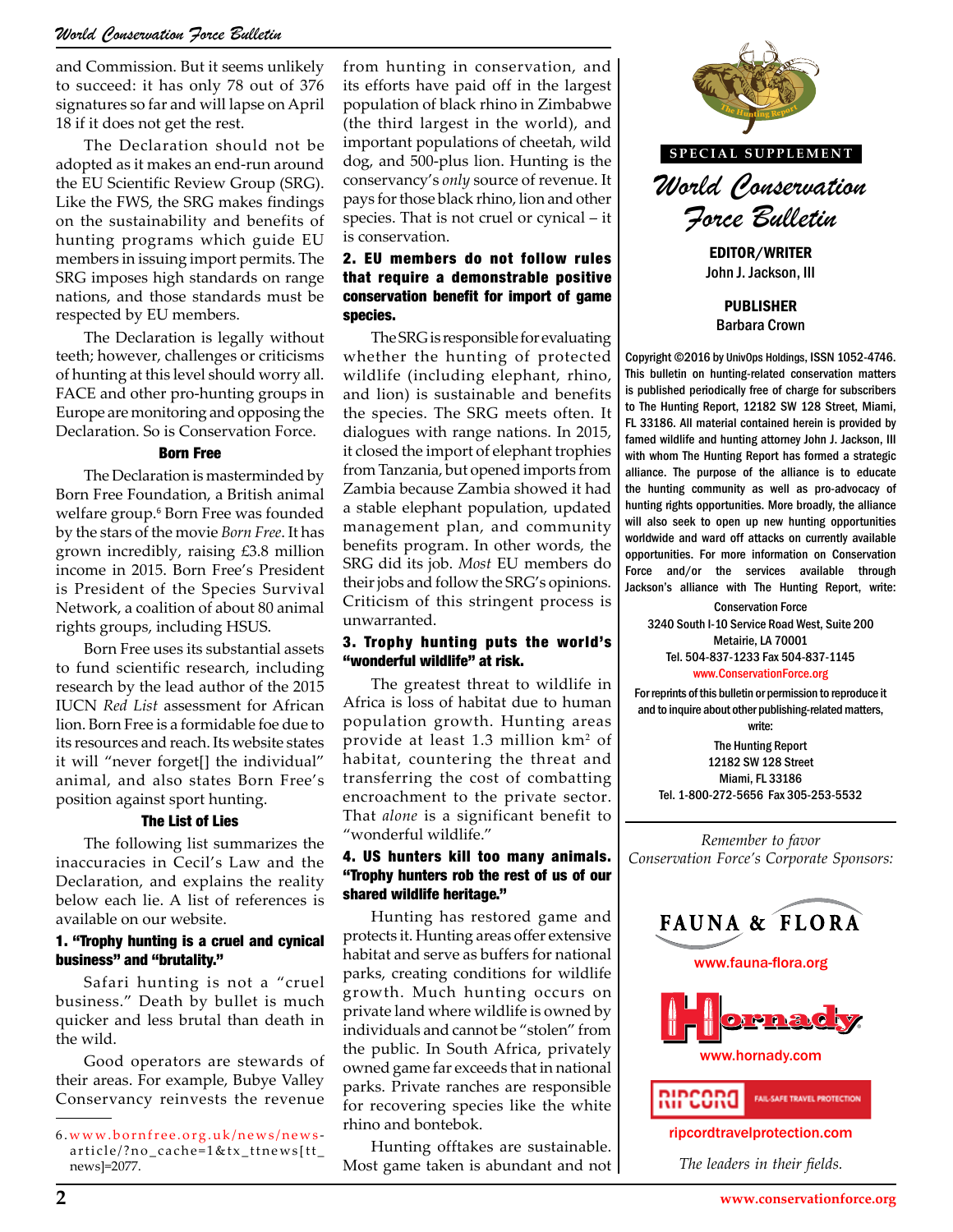at-risk; *e.g.,* 96% of game hunted in South Africa is common or abundant.<sup>7</sup> Offtakes of listed species are low. South Africa's elephant quota is 150 bulls. Namibia's is 90. Tanzania's is 100 in a population exceeding 40,000. And utilization is almost always lower than that. In Tanzania in 2014, only seven bulls out of 100 were taken. The same for lion: in 2015 in Tanzania, only 39 were harvested, and the utilization in Zimbabwe in 2015 was 39/85.

These low numbers do not threaten populations – as the CITES Parties recognized when they authorized limited offtakes/exports of black rhino and markhor.<sup>8</sup>

The reality is not robbery but more like investment. Hunting operators protect and grow wildlife and take a small dividend from the population to offset expenses. This is a workable model that focuses on and is successful in protecting the species as a whole.

# 5. Legal hunting enables illegal poaching.

The press release on Cecil's Law claims "there is growing scientific evidence that the legal trade of trophy hunted species enables illegal poaching by providing poachers a legal market to launder their contraband. One example is South Africa. The country has seen a marked rise in illegal rhino poaching since it began selling permits for trophy hunted rhinos in 2004. Illegal trophy hunting has increased 5,000 percent since 2007." But FoA cites no evidence of these studies. The facts undercut this claim.

The opening of regulated hunting in South Africa led to recovery of the *white* rhino, from ~100 to 20,000+ today. Although hunting of *black* rhino in South Africa took place before, export of five black rhino trophies was authorized by a 2004 CITES Resolution. According to FoA, poaching, primarily of *white*  rhino, did not increase for more than three years. That is a weak connection. In fact, hunting has nothing to do with increased poaching; regulated, sustainable hunting is the antithesis of unlawful, unsustainable poaching.

#### 6. Trophy hunting is nefarious and wasteful.

Antis love the term "trophy" hunting and use it like a curse. But trophy hunting is the same safari hunting that has existed since Teddy Roosevelt. It is nothing more than *selective* hunting – waiting for a highquality specimen.

Antis like to imply that trophy hunters cut the heads off animals and walk away. That is false. Hunting ethics prohibit waste, and trophy animals are not wasted. In most cases they provide protein for entire villages. In Zambia, a study found game meat distributions to communities from a small amount of hunting exceeded 6,000kg per year. In Bubye Valley, 45 tons of game meat is distributed annually. Trophy hunters are selective in their harvest but they are certainly not wasteful.

# 7. Trophy hunting does not benefit range nation conservation programs. And FWS cannot ensure trophy imports are from well-managed programs. For example, it closed elephant imports from Tanzania and Zimbabwe because it did not have enough information on those programs.

Of course, if FWS closed imports from two countries because it could not find their programs enhanced the survival of the species, FWS was doing its job. Putting aside the inconsistency of FoA's criticism, what do range nation governments say about the value of regulated hunting?

South Africa's Environmental Minister expressed disappointment when the airlines embargoed transport of Big Five hunting trophies. She said: "The legal, well-regulated hunting industry in South Africa is … a source of much needed foreign exchange, job creation, community development and social upliftment." Similarly, in opposing the listing of African lion, Tanzania documented significant benefits from licensed, regulated hunting including: underwriting management and antipoaching programs; shifting costs to the private sector; community benefitssharing; and justifying and funding most wildlife habitat. *Tanzania confirmed that 80% of its anti-poaching funds come from hunting revenue.*

And recently, Namibia's Cabinet directed the ministry to campaign against any proposed bans on hunting and trophy exports. Among other things, the Cabinet pointed to income hunting generates for communal conservancies, private farms, anti-poaching, and wildlife conservation. Thus, according to range nations, legal, sustainable hunting is a key component of their conservation programs and is critical to maintaining wildlife populations. Western organizations who try to stop hunting ignore the range nations, and blind themselves to the fact that conservation costs money. Hunters have paid the bills for years. That truth is confirmed by the source. And it must be broadcast to quiet down groups like FoA and Born Free and shut down initiatives like these.

### 25 Reasons Licensed, Regulated, Sustainable Hunting (Hunting) Is Not Poaching

1. Hunting is *licensed*. It requires a permit and fee. By definition, poaching is illegal.

2. Hunting is *regulated* by species, area, season, number, quota, sex, age, etc. Poaching is indiscriminate. Snares do not distinguish species, sex or age.

3. Hunting restricts methods used, such as prohibiting some weapons or motorized transport. A poacher uses whatever means are available, including poison, without concern for any collateral damage.

4. Hunting only occurs at certain times. In Namibia and Zambia, for instance, no lion are hunted at night. Hunting has off seasons to avoid disrupting reproductive cycles. Poachers usually hunt during off times and do not care about animal cycles.

5. Hunting is *selective*. Poachers do not care and will shoot whatever passes by. Snares do not discriminate.

6. There are size and age limits for legal trophies. *E.g.*, in Tanzania, elephant tusks must be at least 20kg or 1.6m. Lion must be above a certain age. Similar limits are imposed in other countries. Poachers do not follow any such rules.

7. Hunting is *sustainable* because it is quota-based.

8. Hunting is *adaptive*. If over-hunting (legal or not) occurs, legal hunting is halted. For example, lion hunting was suspended in 2005 outside Hwange NP due to concerns about the cumulative effects of hunting and problem animal

<sup>7.</sup> Di Minin *et al.*, 30 Trends in Ecology & Evolution 99 (2/16).

<sup>8.</sup> Res. 13.5 & 10.15. Figures cited by the antis seem to include captive-bred offtake, which should be excluded.